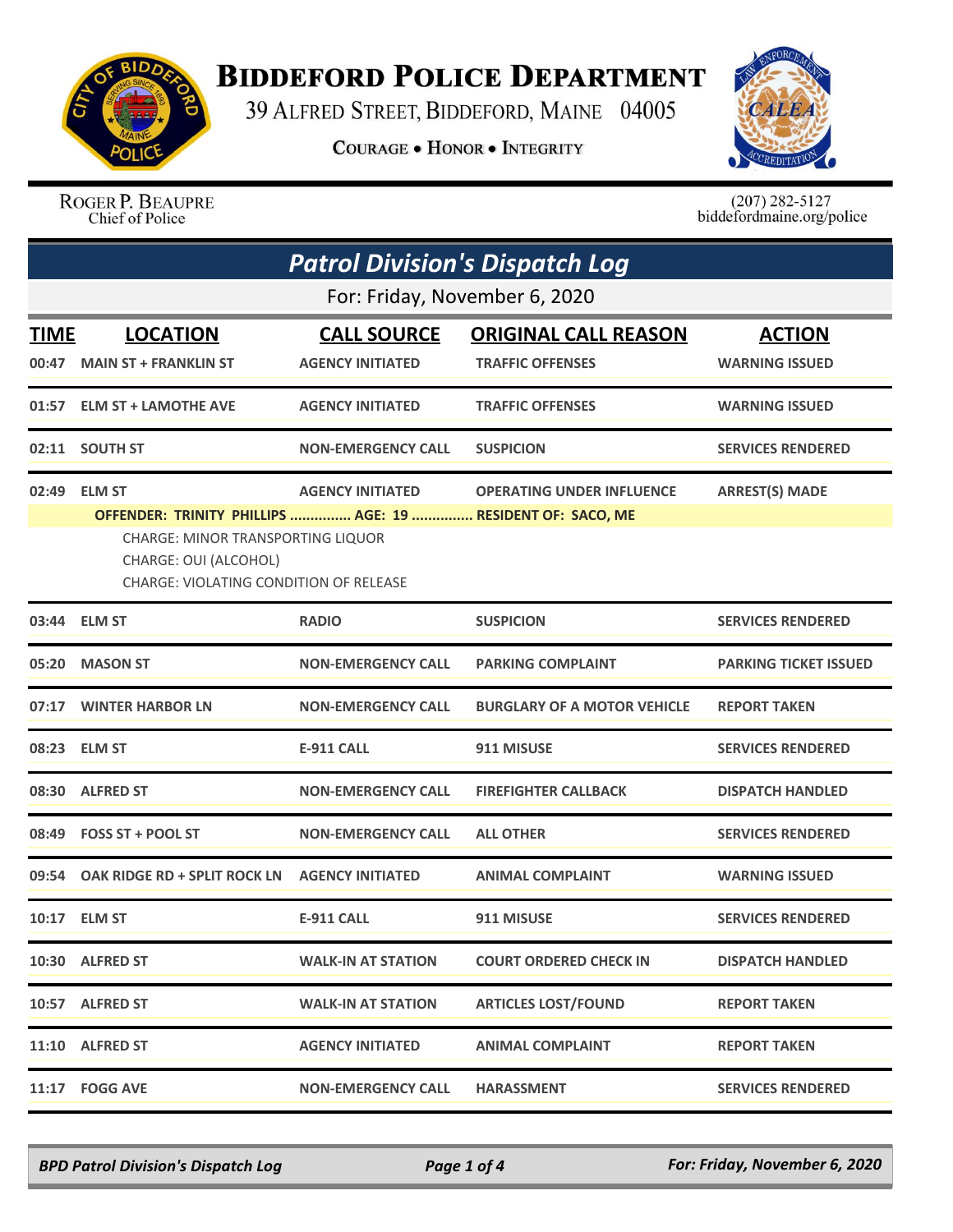| <b>TIME</b> | <b>LOCATION</b><br>11:31 GRANITE POINT RD | <b>CALL SOURCE</b><br><b>E-911 CALL</b> | <b>ORIGINAL CALL REASON</b><br>911 MISUSE | <b>ACTION</b><br><b>SERVICES RENDERED</b> |
|-------------|-------------------------------------------|-----------------------------------------|-------------------------------------------|-------------------------------------------|
|             | 11:43 ALFRED ST                           | <b>NON-EMERGENCY CALL</b>               | <b>PAPERWORK</b>                          | <b>SERVICES RENDERED</b>                  |
|             | 11:48 ELM ST                              | <b>NON-EMERGENCY CALL</b>               | <b>CHECK WELFARE</b>                      | <b>NEGATIVE CONTACT</b>                   |
|             | 12:04 HILL ST                             | <b>NON-EMERGENCY CALL</b>               | <b>CHECK WELFARE</b>                      | <b>NEGATIVE CONTACT</b>                   |
|             | 12:53 SUMMER ST                           | <b>NON-EMERGENCY CALL</b>               | <b>ALL OTHER</b>                          | <b>SERVICES RENDERED</b>                  |
|             | 12:53 WASHINGTON ST                       | <b>AGENCY INITIATED</b>                 | <b>ANIMAL COMPLAINT</b>                   | <b>SERVICES RENDERED</b>                  |
|             | 13:03 ACORN ST                            | <b>NON-EMERGENCY CALL</b>               | <b>MENTAL ILLNESS CASES</b>               | <b>SERVICES RENDERED</b>                  |
|             | <b>13:05 MAIN ST</b>                      | <b>NON-EMERGENCY CALL</b>               | <b>THEFT</b>                              | <b>REPORT TAKEN</b>                       |
|             | 13:28 ELM ST                              | <b>E-911 CALL</b>                       | <b>CHECK WELFARE</b>                      | <b>GONE ON ARRIVAL</b>                    |
|             | 13:42 OLD ALFRED RD                       | <b>AGENCY INITIATED</b>                 | <b>ANIMAL COMPLAINT</b>                   | <b>WARNING ISSUED</b>                     |
|             | 13:42 ALFRED ST                           | <b>WALK-IN AT STATION</b>               | <b>THEFT</b>                              | <b>REPORT TAKEN</b>                       |
|             | 13:49 HILL ST                             | <b>NON-EMERGENCY CALL</b>               | <b>CHECK WELFARE</b>                      | <b>SERVICES RENDERED</b>                  |
|             | <b>14:24 PIKE ST</b>                      | <b>E-911 CALL</b>                       | <b>WEAPONS</b>                            | <b>UNFOUNDED</b>                          |
| 14:28       | <b>TIMBER POINT RD</b>                    | <b>NON-EMERGENCY CALL</b>               | <b>PARKING COMPLAINT</b>                  | <b>UNFOUNDED</b>                          |
|             | 14:35 ALFRED ST                           | E-911 CALL                              | ATTEMPTED/THREATENED SUICIDE REPORT TAKEN |                                           |
|             | 14:51 SULLIVAN ST                         | <b>NON-EMERGENCY CALL</b>               | <b>FRAUD / SCAM</b>                       | <b>SERVICES RENDERED</b>                  |
|             | 14:53 SULLIVAN ST                         | <b>NON-EMERGENCY CALL</b>               | <b>DISTURBANCE / NOISE</b>                | <b>UNFOUNDED</b>                          |
|             | 15:18 EMERY ST                            | <b>WALK-IN AT STATION</b>               | <b>PAPERWORK</b>                          | <b>SERVICES RENDERED</b>                  |
|             | 15:42 ALFRED ST                           | <b>NON-EMERGENCY CALL</b>               | <b>FIREFIGHTER CALLBACK</b>               | <b>DISPATCH HANDLED</b>                   |
|             | 16:07 ALFRED ST                           | <b>WALK-IN AT STATION</b>               | <b>ASSIST CITIZEN</b>                     | <b>SERVICES RENDERED</b>                  |
|             | 16:12 ALFRED ST                           | E-911 CALL                              | 911 MISUSE                                | <b>DISPATCH HANDLED</b>                   |
|             | 16:26 PROSPECT ST + BELMONT AVE           | <b>AGENCY INITIATED</b>                 | <b>TRAFFIC OFFENSES</b>                   | <b>VSAC ISSUED</b>                        |
|             | <b>16:29 WESTMORE AVE</b>                 | <b>NON-EMERGENCY CALL</b>               | FRAUD / SCAM                              | <b>SERVICES RENDERED</b>                  |
|             | 16:34 SOUTH ST + VILLAGE LN               | <b>AGENCY INITIATED</b>                 | <b>TRAFFIC OFFENSES</b>                   | <b>WARNING ISSUED</b>                     |
|             | 16:46 POOL ST + NEWTOWN RD                | <b>AGENCY INITIATED</b>                 | <b>TRAFFIC OFFENSES</b>                   | <b>WARNING ISSUED</b>                     |

*BPD Patrol Division's Dispatch Log Page 2 of 4 For: Friday, November 6, 2020*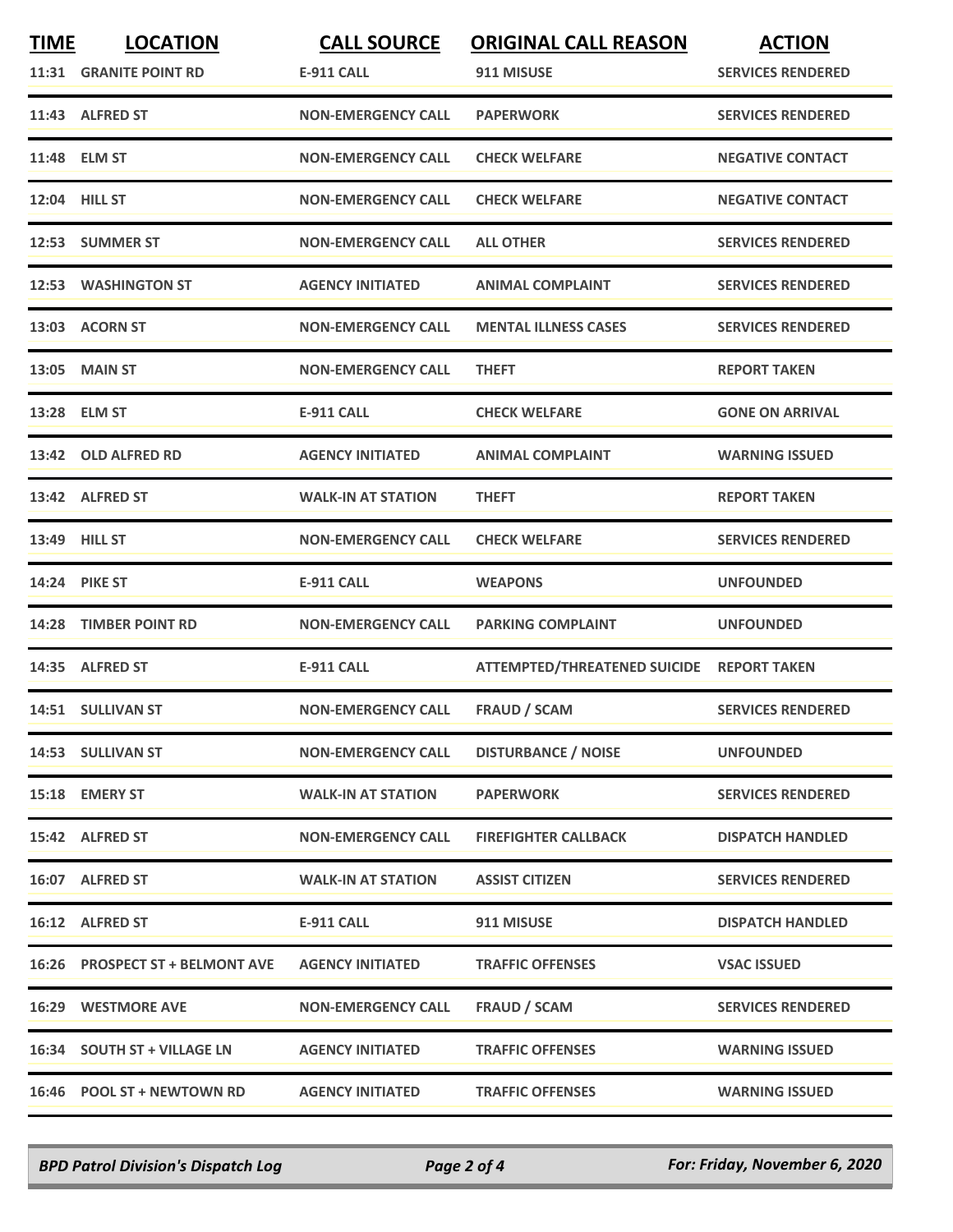| <b>TIME</b> | <b>LOCATION</b><br>16:56 ALFRED ST + PORTER ST | <b>CALL SOURCE</b><br><b>AGENCY INITIATED</b> | <b>ORIGINAL CALL REASON</b><br><b>TRAFFIC OFFENSES</b> | <b>ACTION</b><br><b>WARNING ISSUED</b> |
|-------------|------------------------------------------------|-----------------------------------------------|--------------------------------------------------------|----------------------------------------|
|             | 16:56 POOL ST + NEWTOWN RD                     | <b>AGENCY INITIATED</b>                       | <b>TRAFFIC OFFENSES</b>                                | <b>WARNING ISSUED</b>                  |
|             | 17:01 ALFRED ST                                | <b>NON-EMERGENCY CALL</b>                     | <b>FIREFIGHTER CALLBACK</b>                            | <b>DISPATCH HANDLED</b>                |
| 17:05       | <b>ALFRED ST</b>                               | <b>AGENCY INITIATED</b>                       | <b>TRAFFIC OFFENSES</b>                                | <b>WARNING ISSUED</b>                  |
| 17:45       | <b>MAIN ST + MAPLEWOOD AVE</b>                 | <b>AGENCY INITIATED</b>                       | <b>TRAFFIC OFFENSES</b>                                | <b>WARNING ISSUED</b>                  |
|             | 17:56 POOL ST + BLANDINGS WAY                  | <b>AGENCY INITIATED</b>                       | <b>TRAFFIC OFFENSES</b>                                | <b>WARNING ISSUED</b>                  |
| 18:00       | <b>ALFRED ST</b>                               | <b>WALK-IN AT STATION</b>                     | <b>RETURNED PROPERTY</b>                               | <b>SERVICES RENDERED</b>               |
|             | 18:15 SOUTH ST + GREEN ST                      | <b>NON-EMERGENCY CALL</b>                     | <b>SUSPICION</b>                                       | <b>NO ACTION REQUIRED</b>              |
| 18:56       | <b>PRECOURT ST + MOUNTAIN RD</b>               | <b>AGENCY INITIATED</b>                       | <b>TRAFFIC OFFENSES</b>                                | <b>WARNING ISSUED</b>                  |
|             | 19:03 ALFRED ST                                | <b>NON-EMERGENCY CALL</b>                     | <b>BURGLARY OF A MOTOR VEHICLE</b>                     | <b>REPORT TAKEN</b>                    |
|             | 19:13 ELM ST                                   | <b>NON-EMERGENCY CALL</b>                     | <b>ASSIST CITIZEN</b>                                  | <b>SERVICES RENDERED</b>               |
|             | 19:17 ALFRED ST                                | <b>WALK-IN AT STATION</b>                     | <b>CHECK WELFARE</b>                                   | <b>SERVICES RENDERED</b>               |
| 19:27       | <b>BOULDER WAY</b>                             | <b>E-911 CALL</b>                             | <b>DISTURBANCE / NOISE</b>                             | <b>SERVICES RENDERED</b>               |
| 19:32       | <b>ALFRED ST</b>                               | <b>AGENCY INITIATED</b>                       | <b>DISABLED VEHICLE</b>                                | <b>SERVICES RENDERED</b>               |
|             | 20:04 SOUTH ST + GREEN ST                      | <b>AGENCY INITIATED</b>                       | <b>TRAFFIC OFFENSES</b>                                | <b>WARNING ISSUED</b>                  |
|             | 20:16 ALFRED ST                                | <b>NON-EMERGENCY CALL</b>                     | <b>COURT ORDERED CHECK IN</b>                          | <b>SERVICES RENDERED</b>               |
|             | <b>20:32 MAIN ST</b>                           | <b>AGENCY INITIATED</b>                       | <b>TRAFFIC OFFENSES</b>                                | <b>WARNING ISSUED</b>                  |
|             | 20:58 BACON ST                                 | <b>NON-EMERGENCY CALL</b>                     | <b>JUVENILE OFFENSES</b>                               | <b>SERVICES RENDERED</b>               |
|             | 21:53 ELM ST                                   | <b>AGENCY INITIATED</b>                       | <b>SUSPICION</b>                                       | <b>SERVICES RENDERED</b>               |
|             | 22:02 ALFRED ST                                | <b>AGENCY INITIATED</b>                       | <b>TRAFFIC OFFENSES</b>                                | <b>WARNING ISSUED</b>                  |
|             | 22:06 ELM ST                                   | <b>AGENCY INITIATED</b>                       | <b>TRAFFIC OFFENSES</b>                                | <b>WARNING ISSUED</b>                  |
|             | 22:16 ELM ST + WEST ST                         | <b>AGENCY INITIATED</b>                       | <b>TRAFFIC OFFENSES</b>                                | <b>WARNING ISSUED</b>                  |
|             | 22:17 POOL ST                                  | <b>AGENCY INITIATED</b>                       | <b>TRAFFIC OFFENSES</b>                                | <b>WARNING ISSUED</b>                  |
|             | 22:58 CUTTS ST                                 | <b>NON-EMERGENCY CALL</b>                     | <b>DISTURBANCE / NOISE</b>                             | <b>UNFOUNDED</b>                       |
|             | 23:05 POOL ST + COLUMBUS WAY                   | <b>AGENCY INITIATED</b>                       | <b>TRAFFIC OFFENSES</b>                                | <b>WARNING ISSUED</b>                  |

*BPD Patrol Division's Dispatch Log Page 3 of 4 For: Friday, November 6, 2020*